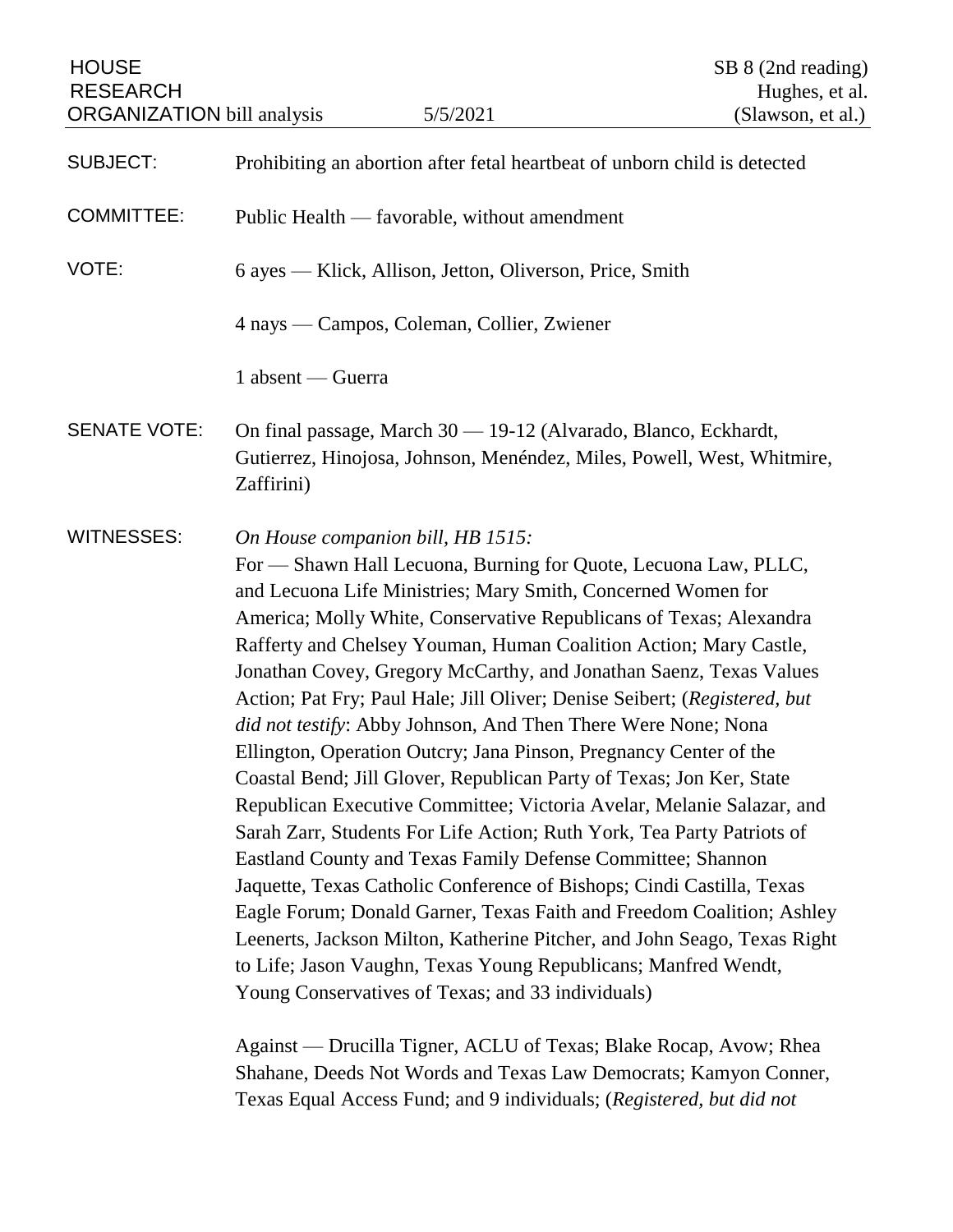*testify*: Jeff Haas and Bradley Pierce, Abolish Abortion Texas; Carl Dunn, American College of Obstetricians and Gynecologists; Caroline Duble, Avow; Andrea Reyes, Deeds Not Words; Rosann Mariappuram, Jane's Due Process; Karen Munoz and Jorge Renaud, LatinoJustice; Amanda Williams, Lilith Fund; Alison Mohr Boleware, National Association of Social Workers - Texas Chapter; Christina Haarhoff, Not a Victim; Alejandro Garcia, Planned Parenthood Texas Votes; Diana Gomez, Progress Texas; CR Cali, Sermon in the Park; Sarah Moseley, Texas Cannabis Collective; Carisa Lopez and Jules Mandel, Texas Freedom Network; Michelle Anderson, The Afiya Center; Paul Brown, Watermark Community Church; and 78 individuals)

On — Peter Allison; Joseph Reynolds; (*Registered, but did not testify:* Phillip George, Grace Life Church of Dallas; Bruce Kendrick, Watermark Community Church; Sarah Allison; Vivian Koerner)

BACKGROUND: Health and Safety Code ch. 171 establishes certain regulations for abortions in Texas.

> Health and Safety Code sec. 245.002 defines "abortion" as the act of using or prescribing an instrument, drug, medicine, or any other substance, device, or means with the intent to cause an unborn child's death. The term excludes birth control devices or oral contraceptives. An act is not an abortion if the act is done with the intent to:

- save the life or preserve the health of an unborn child;
- remove a dead, unborn child whose death was caused by spontaneous abortion; or
- remove an ectopic pregnancy.

Sec. 171.002 defines "medical emergency" as a life-threatening physical condition aggravated by, caused by, or arising from a pregnancy that, as certified by a physician, places the woman in danger of death or a serious risk of substantial impairment of a major bodily function unless an abortion is performed.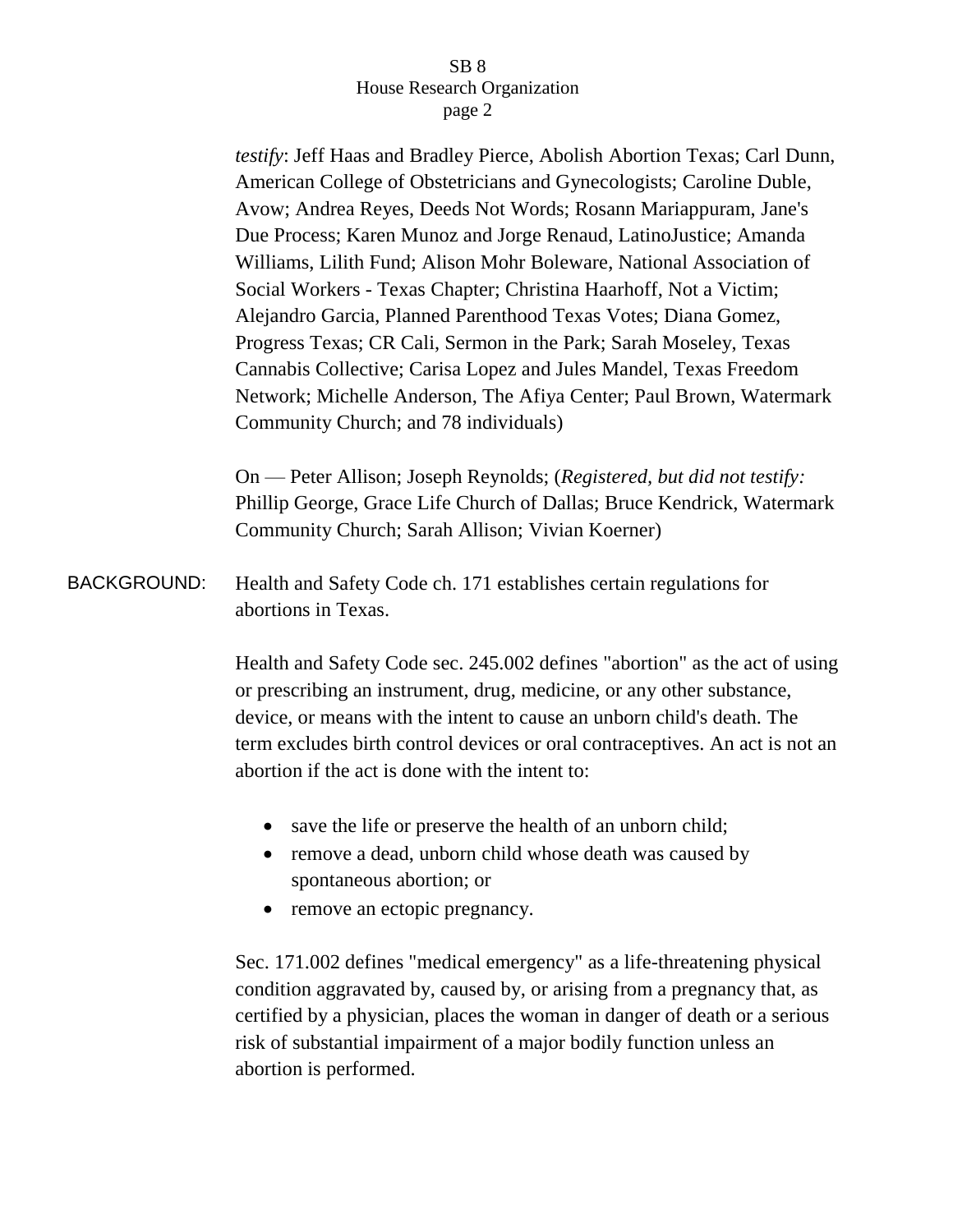DIGEST: SB 8 would establish the Texas Heartbeat Act, which would prohibit a physician from performing an abortion on a woman who was pregnant with an unborn child who had a detectable fetal heartbeat. The bill would require a physician, before an abortion was performed, to conduct a test to determine whether a fetal heartbeat was detected. The bill also would allow any person, other than a state or local government employee, to file a civil action against a physician or other person who performed, induced, and/or aided and abetted in performing or inducing an abortion.

> **Enforcement.** The bill would transfer enforcement of Health and Safety Code ch. 171 from the Department of State Health Services to the Health and Human Services Commission. The bill would require the commission to enforce ch. 171, except for provisions relating to the detection of a fetal heartbeat, which would be enforced exclusively through private civil actions.

**Definitions.** Under the bill, "fetal heartbeat" would mean cardiac activity or the steady and repetitive rhythmic contraction of the fetal heart within the gestational sac.

"Unborn child" would mean a human fetus or embryo in any gestation stage from fertilization until birth.

**Detection of fetal heartbeat.** The bill would prohibit a physician from knowingly performing or inducing an abortion on a pregnant woman unless the physician had determined whether the woman's unborn child had a detectable fetal heartbeat. To determine whether there was a fetal heartbeat, the physician would have to conduct a test that was consistent with the physician's good faith and reasonable understanding of standard medical practice and appropriate for the estimated gestational age of the unborn child and the condition of the pregnant woman and her pregnancy.

For the purpose of determining the presence of a fetal heartbeat, "standard medical practice" would include employing the appropriate means of detecting the heartbeat based on the estimated gestational age of the unborn child and the woman's condition and her pregnancy.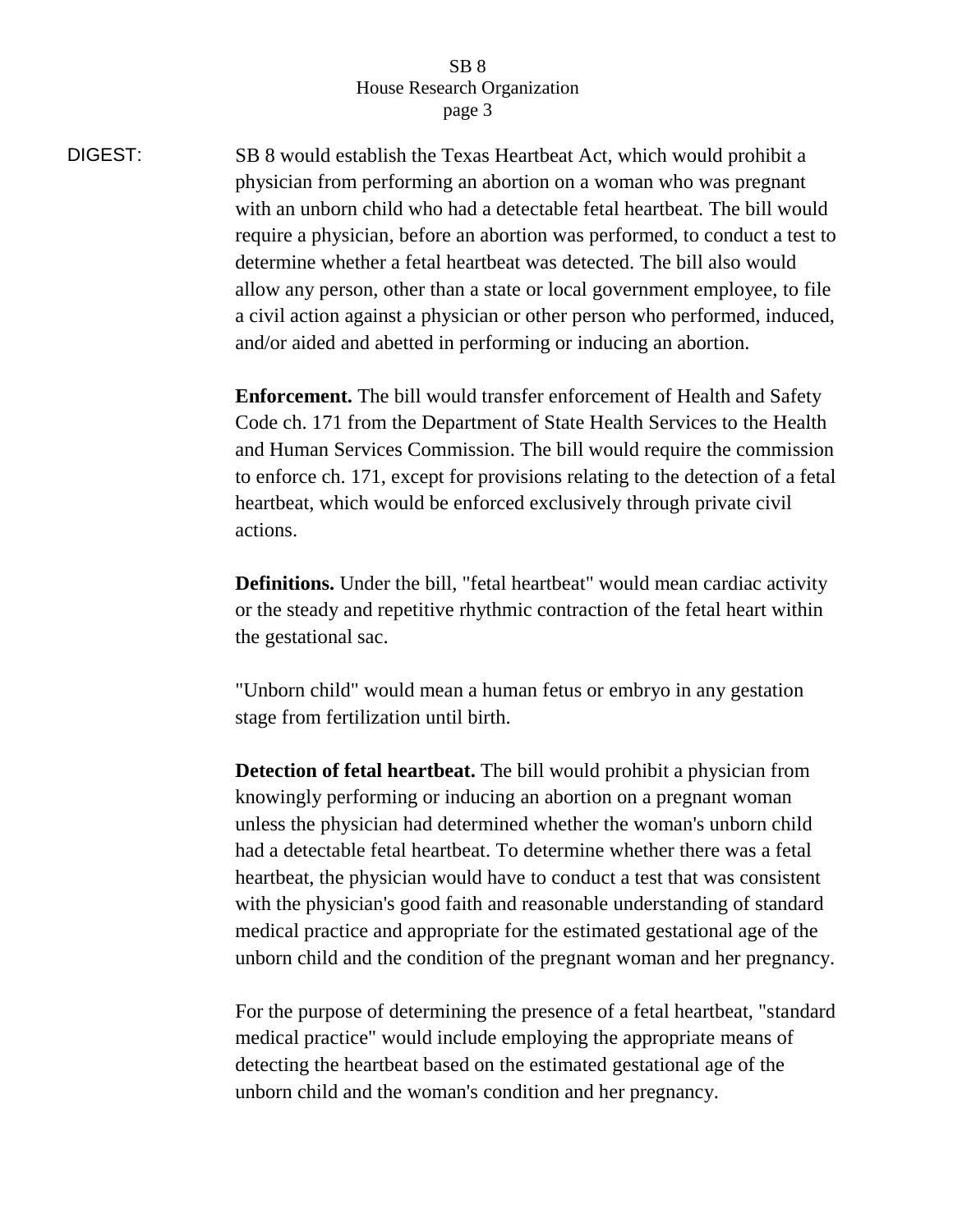In determining whether the woman's unborn child had a detectable fetal heartbeat, the physician would be required to record in the woman's medical record the unborn child's estimated gestational age, the method used to estimate the gestational age, and the test used for detecting a fetal heartbeat, including the date, time, and results of the test.

**Prohibited actions by physician.** Under the bill, a physician could not knowingly perform or induce an abortion on a pregnant woman if the physician detected a fetal heartbeat for the unborn child or failed to perform a test to detect a fetal heartbeat. A physician would not violate this provision if the physician did not detect a fetal heartbeat while performing the required test.

*Exceptions; records.* The prohibited actions by a physician would not apply if a physician believed a medical emergency existed. A physician who performed or induced an abortion under a medical emergency would be required to make written notations in the pregnant woman's medical record of the physician's belief that a medical emergency necessitated the abortion and the medical condition that prevented compliance. A copy of the notations would have to be maintained in the physician's practice records.

**Construction of detection of fetal heartbeat.** Provisions relating to the detection of a fetal heartbeat would not create or recognize a right to abortion before a fetal heartbeat was detected. The bill could not be construed to:

- authorize the initiation of a cause of action against or the prosecution of a woman on whom an abortion was performed, induced, or attempted to be performed or induced in violation of the bill;
- wholly or partly repeal, either expressly or by implication, any other statute that regulates or prohibits abortion, including certain pre-*Roe v. Wade* regulations;
- restrict a political subdivision from regulating or prohibiting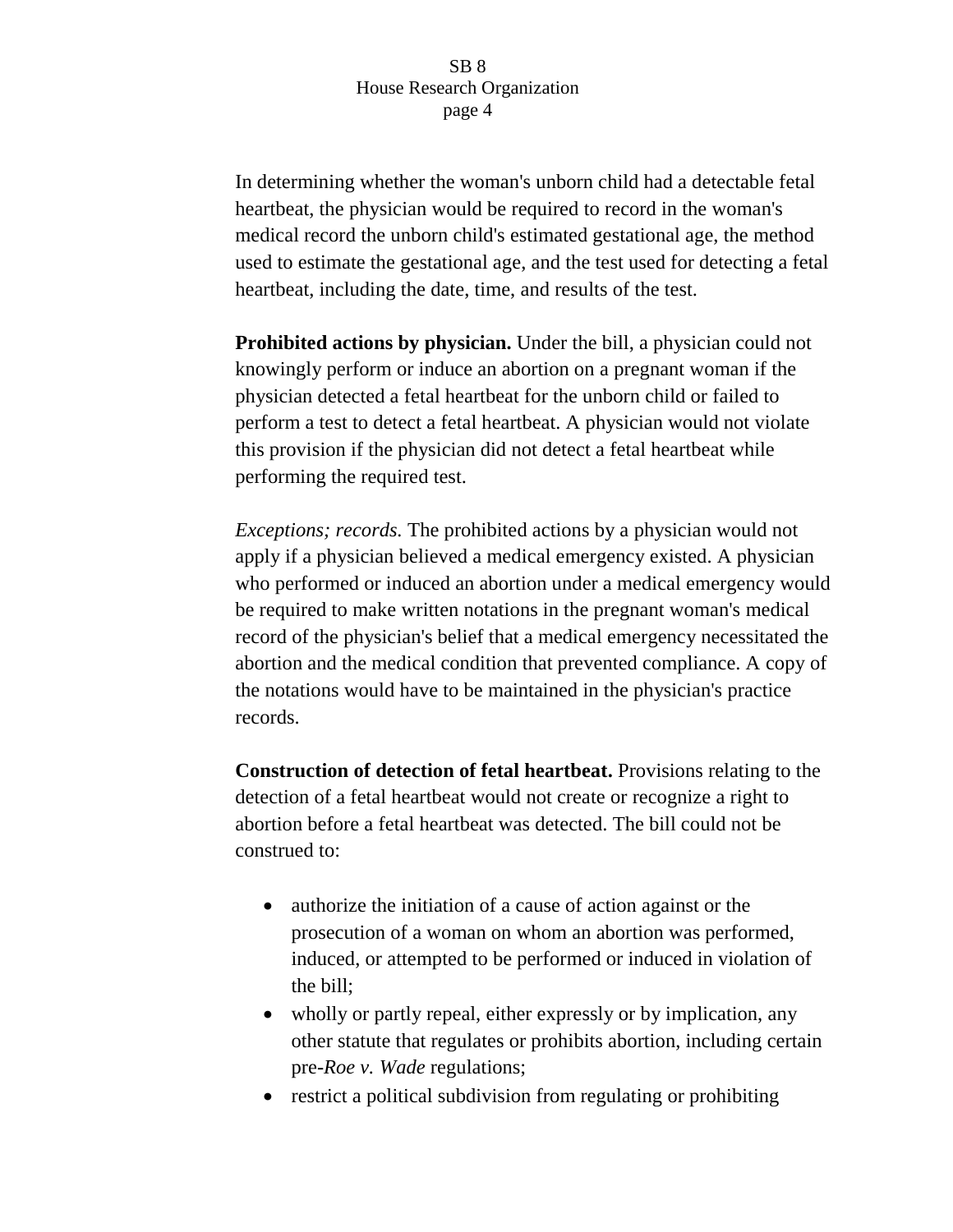abortion in a manner at least as stringent as the laws of the state.

**Limitations on public enforcement.** No enforcement of provisions relating to the detection of a fetal heartbeat or of certain Penal Code provisions in response to violations of the bill could be taken or threatened by the state, a political subdivision, a district or county attorney, or an executive or administrative officer or employee of the state or a political subdivision against any person, except as provided in the bill.

**Civil action for certain violations.** The bill would authorize any person, other than an officer or employee of a state or local governmental entity in the state, to bring a civil action against any person who:

- performed or induced an abortion in violation of the bill's provisions;
- knowingly engaged in conduct that aided or abetted the performance or inducement of an abortion, including paying for or reimbursing the abortion costs through insurance or otherwise, regardless of whether the person knew or should have known that the abortion would be performed or induced in violation; or
- intended to engage in the conduct described above.

The bill would allow a person to bring a civil action until the sixth anniversary of the date the cause of action accrued.

The state, a state official, or a district or county attorney could not intervene in a civil action. The bill would not prohibit a person from filing an amicus curiae brief in the action.

*Affirmative defense.* The bill would create an affirmative defense for persons alleged to have aided or abetted a violation of the bill's provisions. The affirmative defense would apply if the defendant reasonably believed the physician had complied or would comply with the bill. The defendant would have the burden of proving an affirmative defense by a preponderance of the evidence.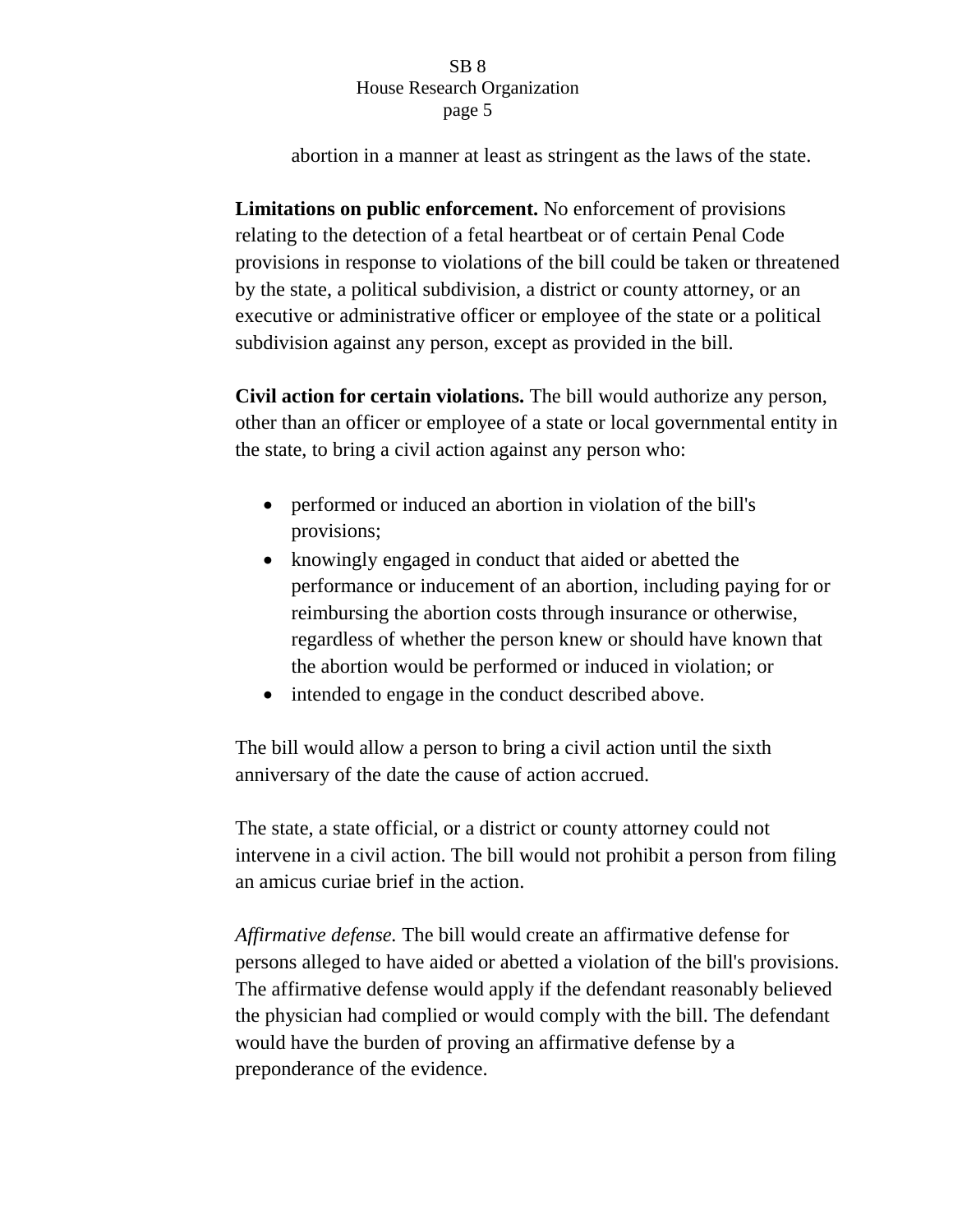*Defense to action.* Under the bill, the following would not be defenses to a civil action:

- ignorance or mistake of law;
- a defendant's belief that requirements under Health and Safety Code ch. 171 were unconstitutional;
- a defendant's reliance on any court decision that had been overruled on appeal or by a subsequent court, even if that court decision had not been overruled when the defendant engaged in prohibited conduct;
- a defendant's reliance on any state or federal court decision that was not binding on the court in which the action was brought;
- non-mutual issue preclusion or non-mutual claim preclusion;
- the consent of the unborn child's mother to the abortion; or
- any claim that the enforcement of ch. 171 or the imposition of civil liability against the defendant would violate the constitutional rights of certain third parties, except as provided by the bill.

*Court.* If a claimant prevailed in a civil action brought under the bill, the court would have to award:

- injunctive relief sufficient to prevent the defendant from violating or engaging in acts that aided or abetted violations of the bill;
- statutory damages of at least \$10,000 for each abortion that the defendant performed or induced in violation and for each abortion performed or induced in violation that the defendant aided or abetted; and
- costs and attorney's fees.

A court could not award costs or attorney's fees under the Texas Rules of Civil Procedure or any other rule adopted by the supreme court to a defendant in a civil action.

**Undue burden defense limitations.** A defendant in a civil action would not have standing to assert the rights of women seeking an abortion as a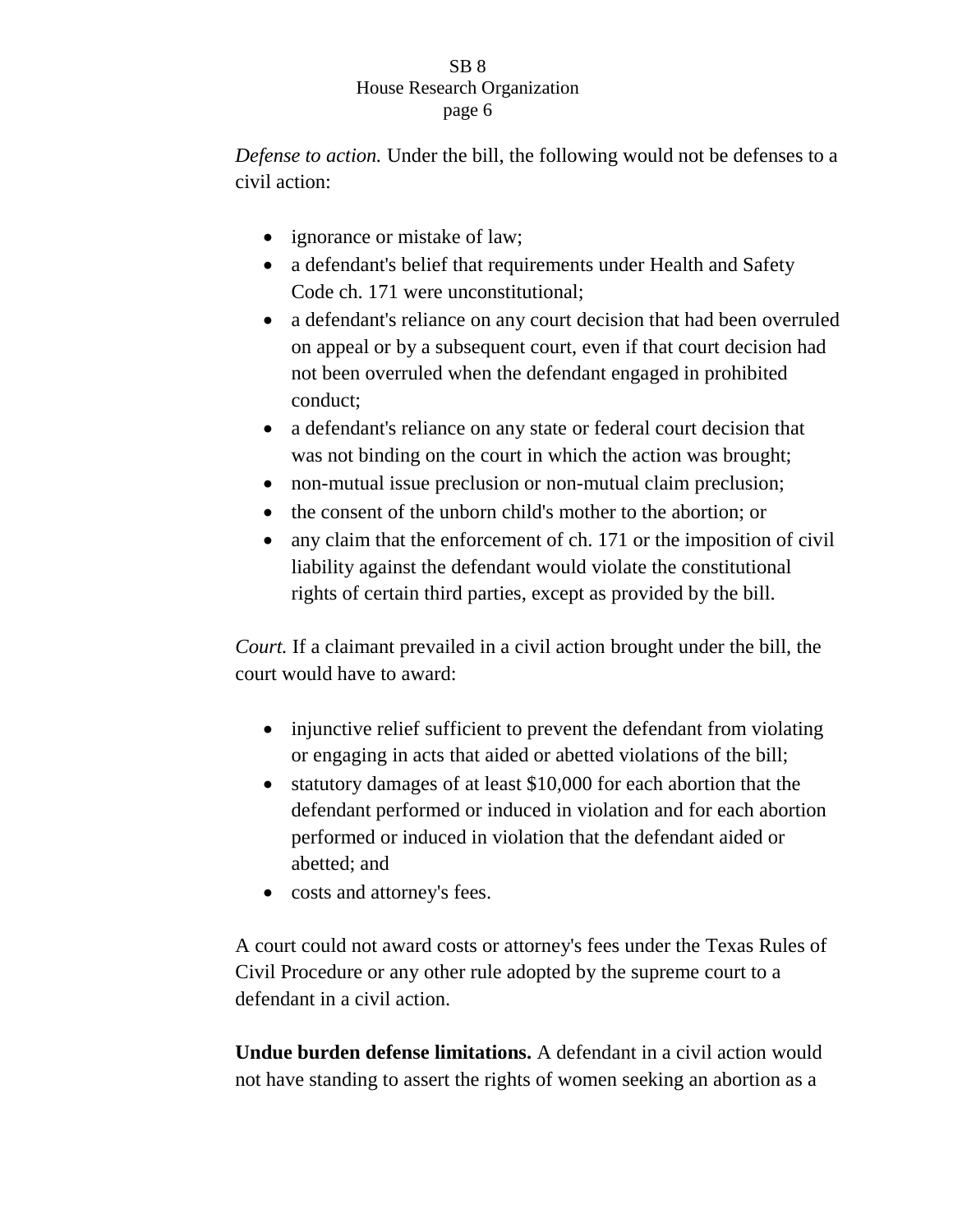defense to liability unless:

- the U.S. Supreme Court held that the state's courts were required to confer standing on that defendant to assert the third-party rights of women seeking an abortion in state court as a matter of federal constitutional law; or
- the defendant had standing to assert the rights of women seeking an abortion under the tests for third-party standing established by the U.S. Supreme Court.

*Affirmative defense.* A defendant in a civil action could assert an affirmative defense to liability if the defendant had standing to assert the third-party rights of a woman or group of women seeking an abortion and the defendant demonstrated that the relief sought by the claimant would impose an undue burden on that woman or group of women.

The affirmative defense would not be available if the U.S. Supreme Court overruled *Roe v. Wade* or *Planned Parenthood v. Casey*, regardless of whether the conduct on which the cause of action was based occurred before the Supreme Court overruled either of those decisions.

*Court findings.* A court could not find an undue burden unless the defendant introduced evidence providing that an award of relief would prevent a woman or group of women from obtaining an abortion or an award of relief would place a substantial obstacle in the path of a woman or a group of women who were seeking an abortion.

*Prohibitions.* The bill would prohibit a defendant from establishing an undue burden by:

- merely demonstrating that an award of relief would prevent women from obtaining certain assistance from others in their effort to obtain an abortion; or
- arguing or attempting to demonstrate that an award of relief against other defendants or other potential defendants would impose an undue burden on women seeking an abortion.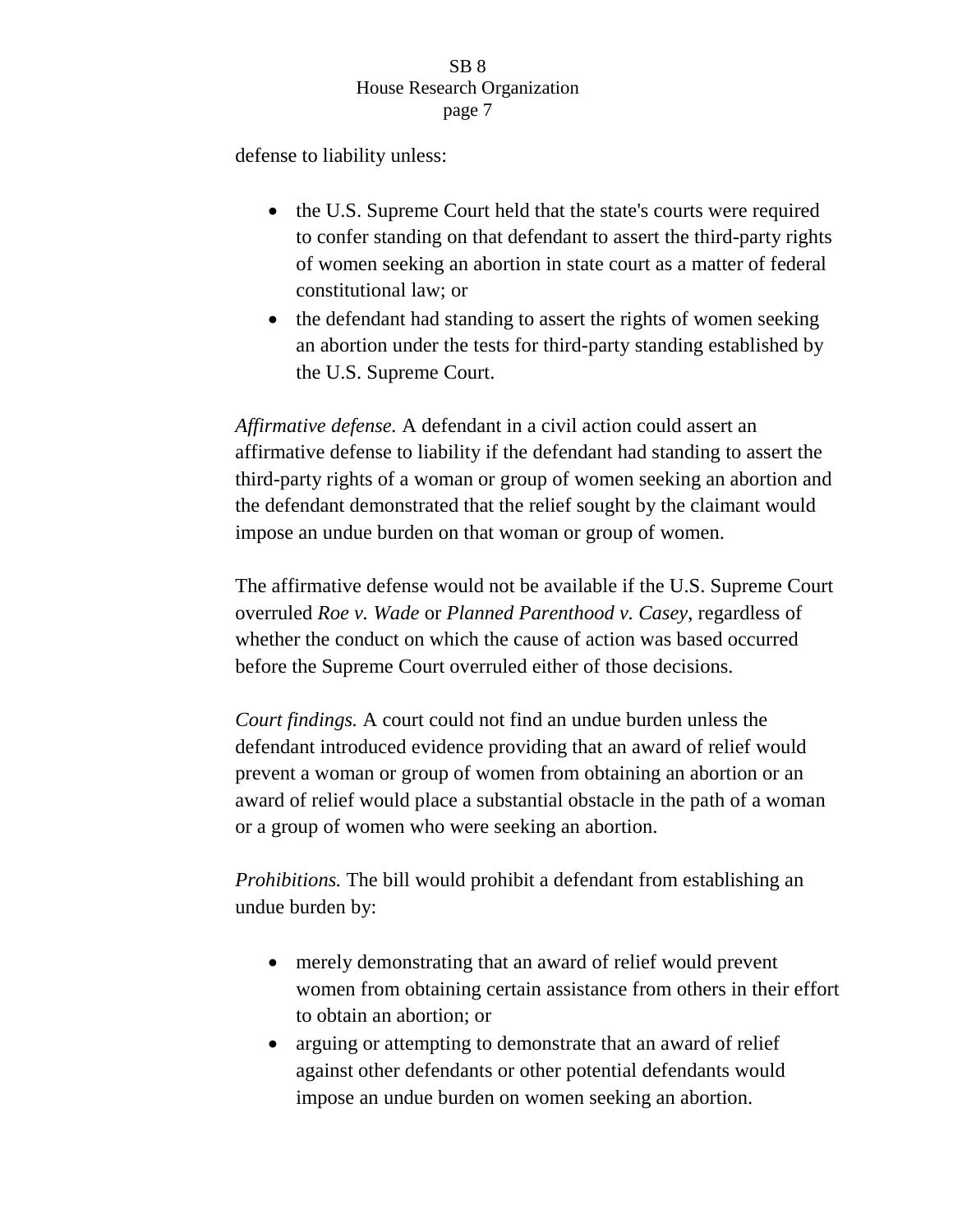*Constitutional rights.* The bill would not in any way limit or preclude a defendant from asserting the defendant's personal constitutional rights as a defense to liability under a civil action. A court could not award relief under a civil action if the conduct for which the defendant had been sued was an exercise of state or federal constitutional rights that personally belonged to the defendant.

**Venue.** A civil action that was brought under the bill would have to be brought in specified counties. The action could not be transferred to a different venue without the written consent of all parties.

**Immunity.** SB 8 would prevail over any conflicting law. The state would have sovereign immunity, a political subdivision would have governmental immunity, and each officer and employee of the state or a political subdivision would have official immunity in any action, claim, or counterclaim or other type of legal action that challenged the validity of Health and Safety Code ch. 171 or its application.

**Severability.** If any application of any provision under Health and Safety Code ch. 171 to any person, group of persons, or circumstances was found by a court to be invalid or unconstitutional, the remaining applications of that provision to all other persons and circumstances would have to be severed and could not be affected. Those provisions would remain in force.

**Other attorney's fees.** Any person, including an entity, attorney, or law firm, who sought declaratory or injunctive relief to prevent this state from enforcing certain laws that regulate or restrict abortion would be jointly and severally liable to pay the costs and attorney's fees of the prevailing party, as defined in the bill.

**Other provisions.** The bill would make certain conforming changes under current law, including requiring physicians to provide documentation when an abortion was performed due to a medical emergency.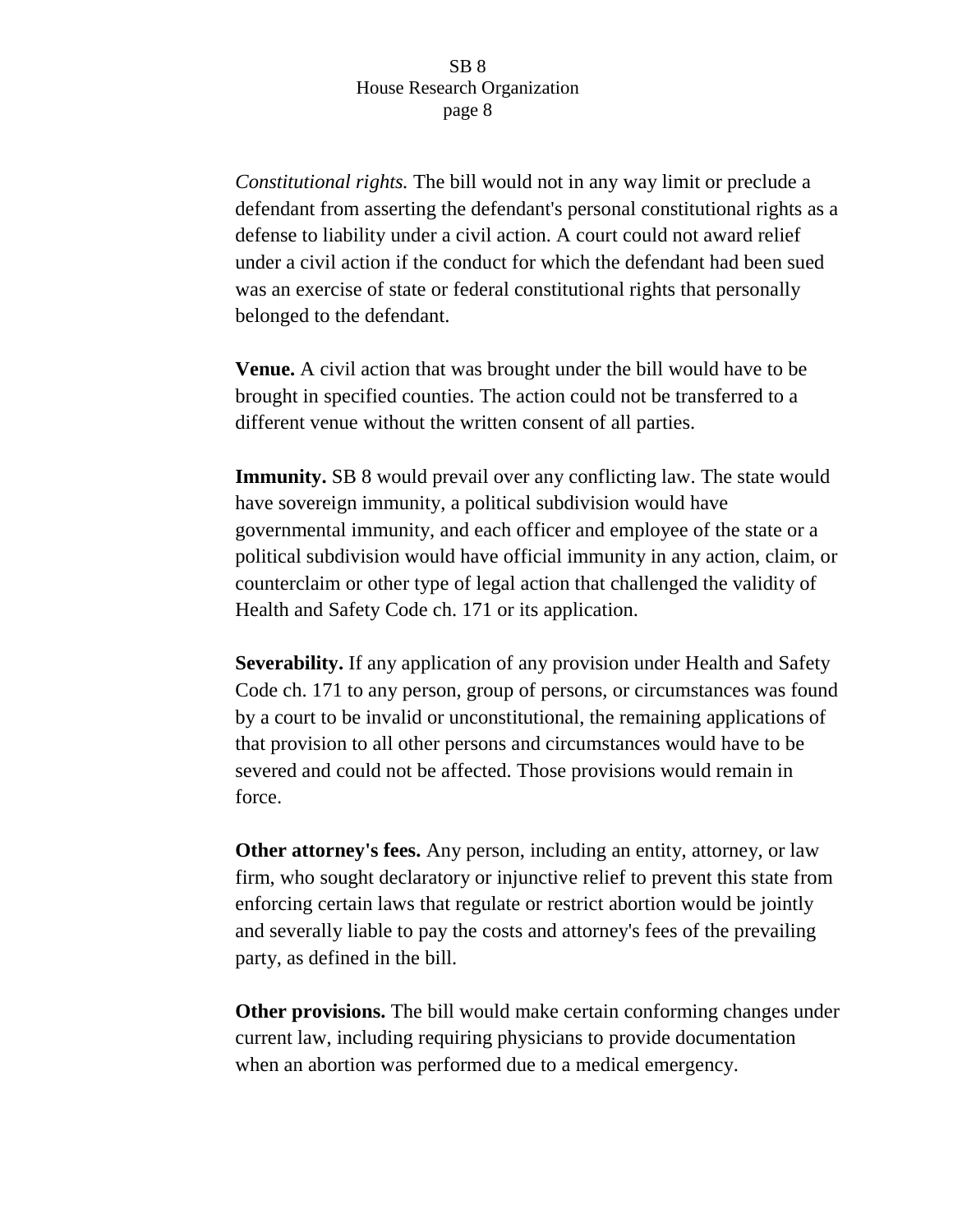The bill would take effect September 1, 2021, and would apply only to an abortion performed or induced on or after the effective date.

**SUPPORTERS** SAY: SB 8 would establish the Texas Heartbeat Act, which is necessary to protect more lives of unborn children. By prohibiting an abortion after a fetal heartbeat is detected, the bill would help to ensure that an unborn child was carried to the full term of a woman's pregnancy.

> Some contemporary medical research indicates that a fetal heartbeat is a key medical predictor that an unborn child will reach live birth. To make an informed decision on whether to continue her pregnancy, a pregnant woman has a compelling interest in knowing the likelihood of her unborn child surviving to full-term birth based on the presence of cardiac activity, which is a strong indicator that a life is present. An unborn child's life is worthy of protection, which the bill would offer.

> Currently, state law generally bans abortions after 20 weeks of pregnancy, but a fetal heartbeat can be detected as early as six weeks. The bill would reduce the number of abortions performed in Texas by prohibiting abortions once a fetal heartbeat was detected.

Enforcing the Texas Heartbeat Act only through civil enforcement by private citizens, not the state, would strengthen citizens' ability to hold violators accountable for a practice that many Texans find morally objectionable. Allowing any private citizen, other than an employee of state or local government, to file suit against a physician or anyone who aided and abetted the performance of an abortion would be similar to certain legal proceedings involving Medicaid fraud.

Texas never repealed, either expressly or by implication, state statutes enacted before the ruling in *Roe v. Wade* that prohibit and criminalize abortion unless the mother's life is in danger. By establishing that Texas has compelling interests from the outset of a woman's pregnancy in protecting the health of the woman and the life of the unborn child, the Texas Heartbeat Act could withstand constitutional challenges, which would mitigate any increased legal costs.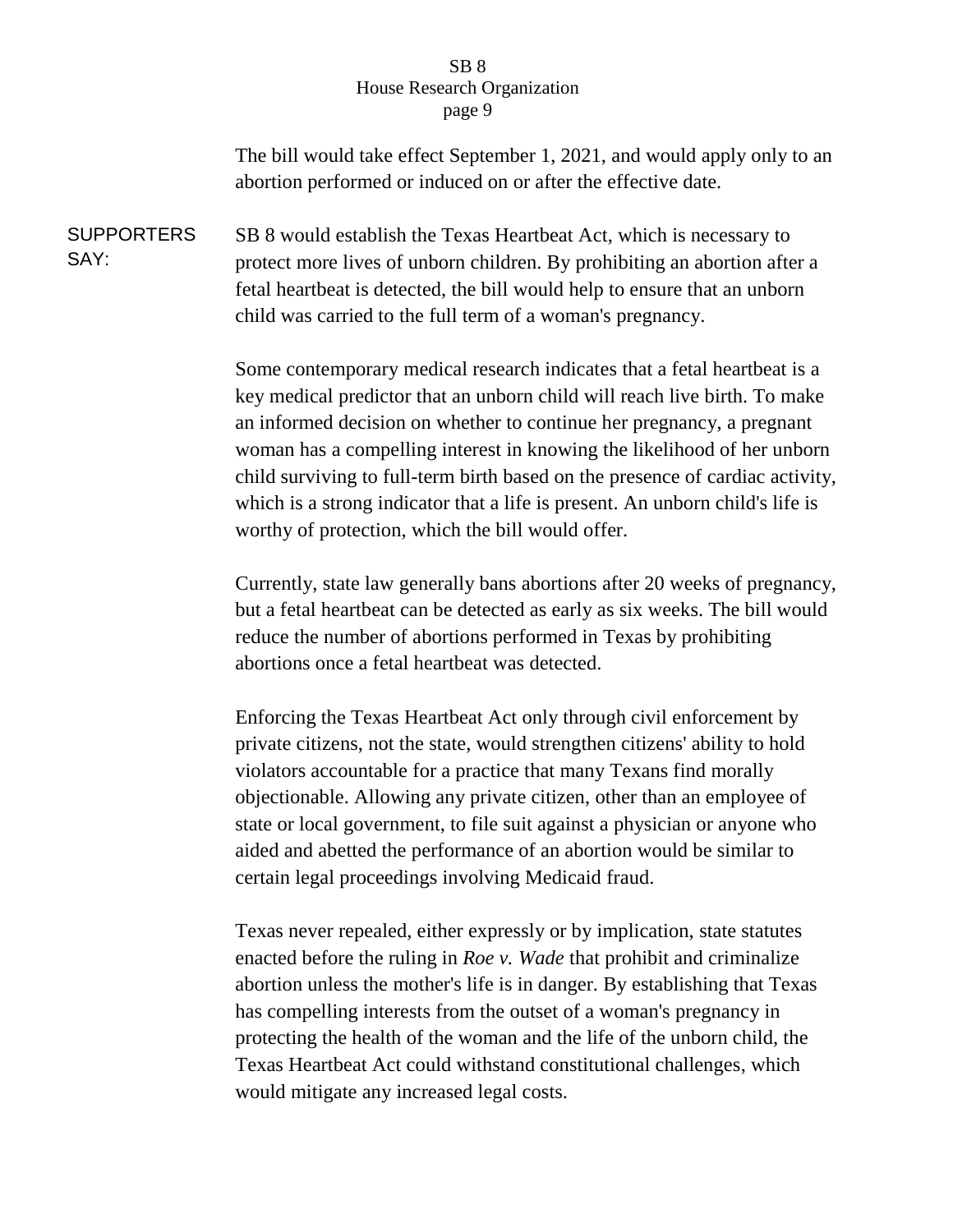|                        | The bill would provide an exception for a woman experiencing a valid<br>medical emergency, as determined and documented by the physician.                                                                                                                                                                                                                                                                                                               |
|------------------------|---------------------------------------------------------------------------------------------------------------------------------------------------------------------------------------------------------------------------------------------------------------------------------------------------------------------------------------------------------------------------------------------------------------------------------------------------------|
|                        | Concerns about improving access to services for women, including<br>maternal health care and assistance in finding stable housing and<br>employment, could be better addressed in other legislation.                                                                                                                                                                                                                                                    |
| <b>CRITICS</b><br>SAY: | SB 8 would reduce a woman's access to reproductive health care by<br>prohibiting an abortion after a fetal heartbeat was detected. The bill would<br>unnecessarily interfere with the doctor-patient relationship and could<br>endanger a woman's life by further restricting her constitutionally<br>protected right to choose abortion.                                                                                                               |
|                        | By prohibiting an abortion after a fetal heartbeat was detected, the bill<br>would substantially reduce the timeframe in which a woman could decide<br>whether to proceed with or terminate her pregnancy. Some fetal heartbeats<br>can be detected as early as six weeks, but many women do not find out<br>they are pregnant until after the six-week mark. This would restrict a<br>woman's ability to make an informed choice about her pregnancy.  |
|                        | Allowing any private citizen, including someone who was not personally<br>connected to the woman, to bring a civil action against a physician who<br>performed and a person who aided or abetted in the performance of an<br>abortion could unnecessarily open the door to numerous, frivolous<br>lawsuits. The aiding and abetting provisions under SB 8 are too broad and<br>could subject healthcare providers to expensive and burdensome lawsuits. |
|                        | The bill also could significantly increase costs for defendants and increase                                                                                                                                                                                                                                                                                                                                                                            |

The bill also could significantly increase costs for defendants and increase case backlogs in the court system. Limiting the defenses to civil actions and prohibiting a wrongly sued defendant from recovering any attorney's fees would inhibit defendants' ability to sufficiently defend themselves. The minimum \$10,000 fine also could prevent persons from being able to afford a defense.

SB 8 could subject the state to even more lawsuits by further limiting